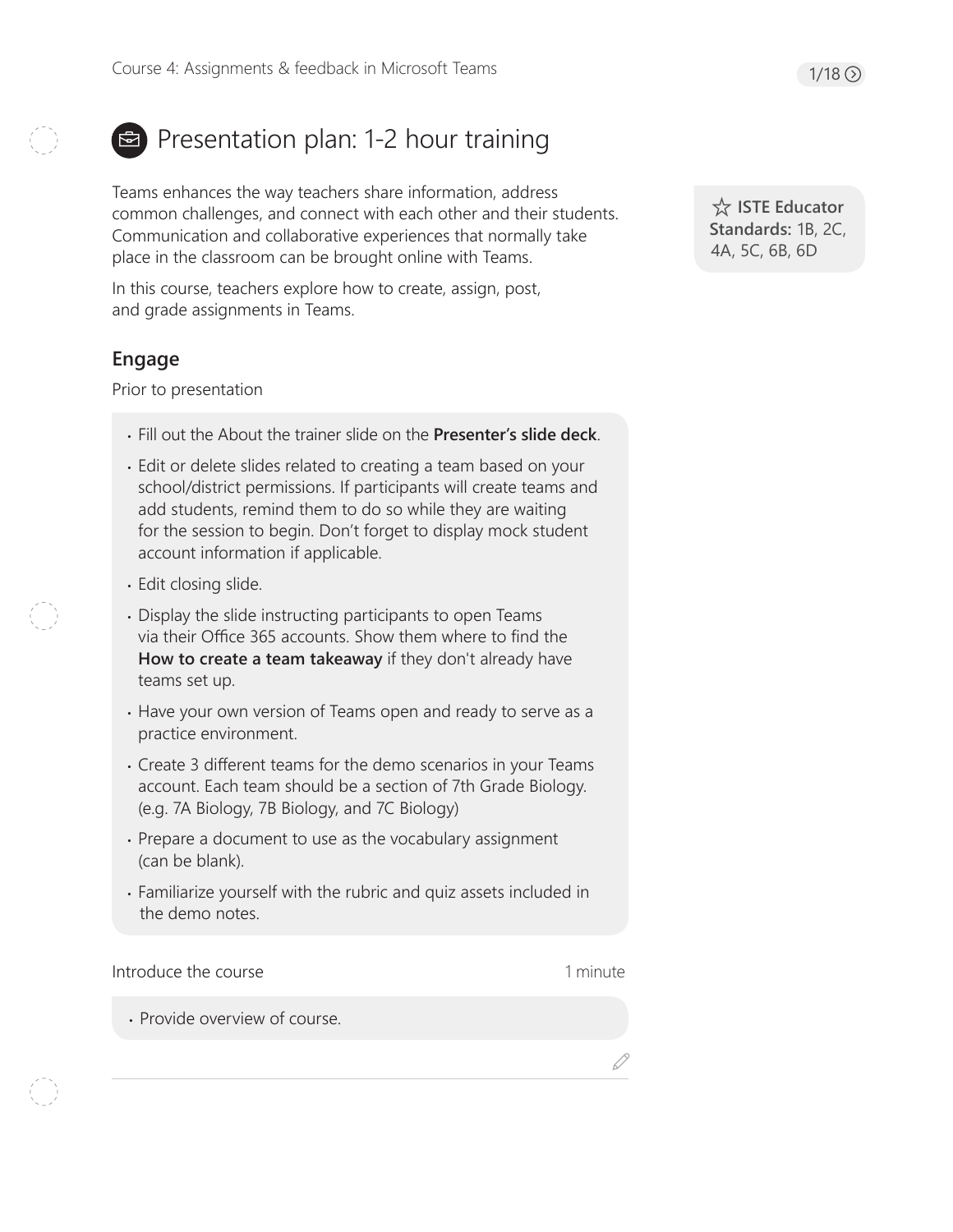$\begin{pmatrix} 1 & 1 \\ 1 & 1 \\ 1 & 1 \end{pmatrix}$ 

K

O

| About the trainer                                                                                                                                                                                                                                     | 1 minute    |  |
|-------------------------------------------------------------------------------------------------------------------------------------------------------------------------------------------------------------------------------------------------------|-------------|--|
| · Introduce yourself to the group.                                                                                                                                                                                                                    |             |  |
| <b>Review</b>                                                                                                                                                                                                                                         | 3 minutes   |  |
| • Note: This section is optional. You know your audience best.<br>Use all of it, half of it, or none of it, based on your audience's<br>need for review.                                                                                              |             |  |
| · Play video: Microsoft Teams essentials                                                                                                                                                                                                              |             |  |
| If more review is still needed, refresh knowledge of Teams UI by<br>toggling into a demonstration environment and highlighting the<br>features covered in the video at greater length, following the<br>Demonstration notes included in the Appendix. |             |  |
| · Refer participants to the Test your knowledge of Teams<br>features handout and Teams spaces takeaway.                                                                                                                                               |             |  |
| Essential questions                                                                                                                                                                                                                                   | 2 minutes   |  |
| • How might digital assignments benefit student learning and<br>streamline classroom organization?                                                                                                                                                    |             |  |
| Value: Re-introduce Teams                                                                                                                                                                                                                             | 2-3 minutes |  |
|                                                                                                                                                                                                                                                       |             |  |
| • Facilitates collaboration between teachers and students.                                                                                                                                                                                            |             |  |
| • Allows educators to collaborate, converse, and share with<br>each other and with students.                                                                                                                                                          |             |  |
| • Allows students a venue to discuss an assignment contextually<br>and ask questions or explore learning questions you have posed.                                                                                                                    |             |  |
| • Centralizes your assignments and grading in one location for<br>you to track.                                                                                                                                                                       |             |  |
| • Gives insight into student engagement with the work you assign.                                                                                                                                                                                     |             |  |

 $\mathscr{Q}$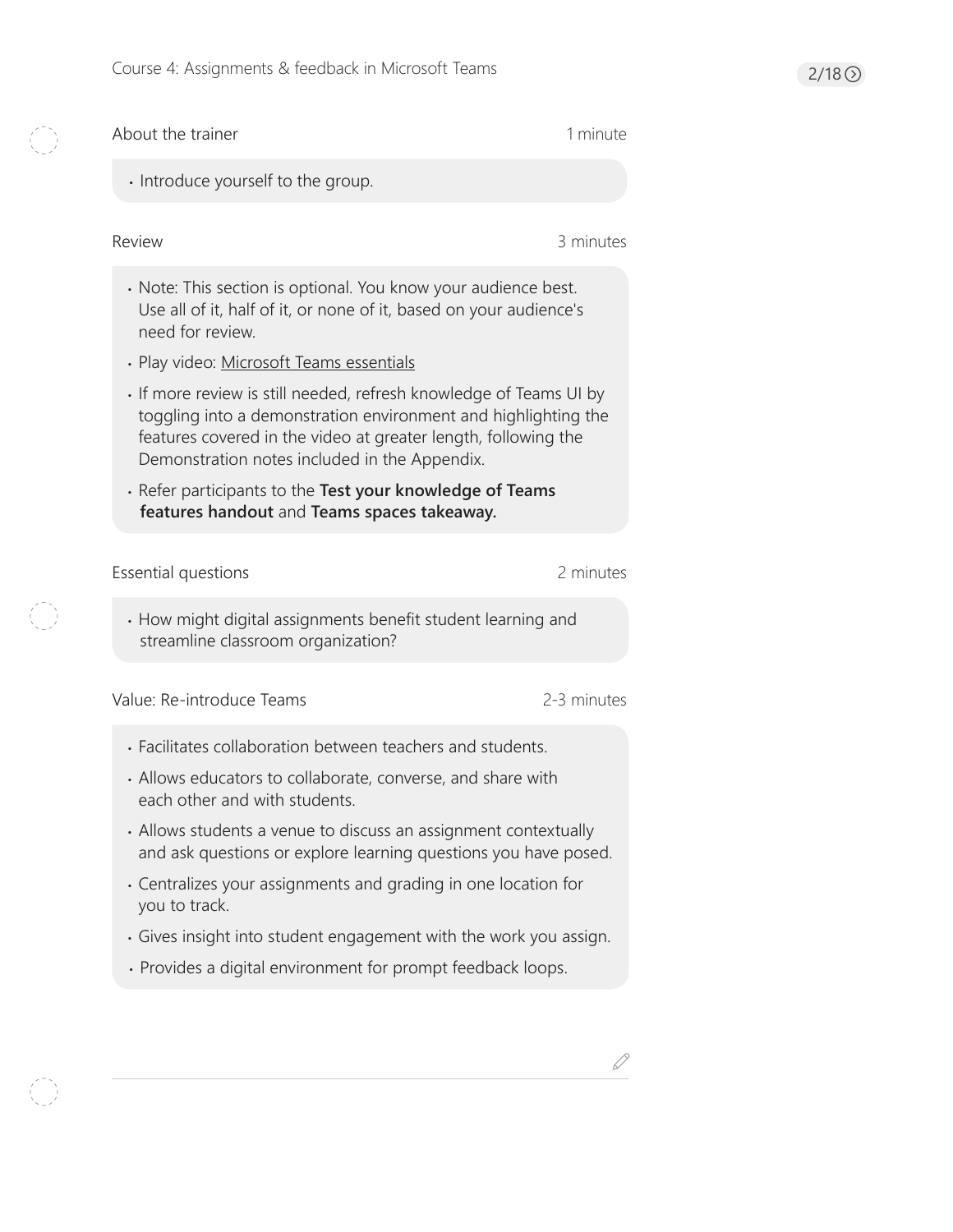#### **Discuss**

- 2 minutes
- "How often do your students ask you to repeat assignment directions and due dates?"
- "What could be done to improve the ways you assign work and provide feedback to make the processes easier, more efficient, or more effective?"

# **Explain, Explore, Experience**

In this section, participants will practice steps for working in Teams, including **creating a whole class assignment, creating a small group assignment, the feedback cycle,** and **using forms in assignments.** Introduce the **Learner's skills checklist** for teachers to keep track of their experiences today.

## **Creating a whole class assignment:**

Situation & Demonstration

5 minutes

- Set the scene for participants about a science teacher who teaches several sections of biology and wants to assign a vocabulary review worksheet that exists as a Word doc. The teacher had prepped this guide in advance and wants to send the assignment to two of their three classes today. The third class will need to receive the assignment next week.
- Demonstrate how to do this in the Biology practice teams that you set up in your own Teams account.

Explore 5 minutes

- Participants set up a new assignment, add title, include instructions, add resources (upload the file), set due date, allow late turn in, and set the number of points. As a challenge, if they have access to multiple teams, participants can reuse the assignment and schedule it to post later.
- Refer participants to the **Creating an assignment in Teams takeaway**, **Repost an assignment in Teams takeaway**, and the **Create an assignment in Teams activity handout**.

 $\chi$  Take mental note of responses. They will likely connect to scenarios in this training.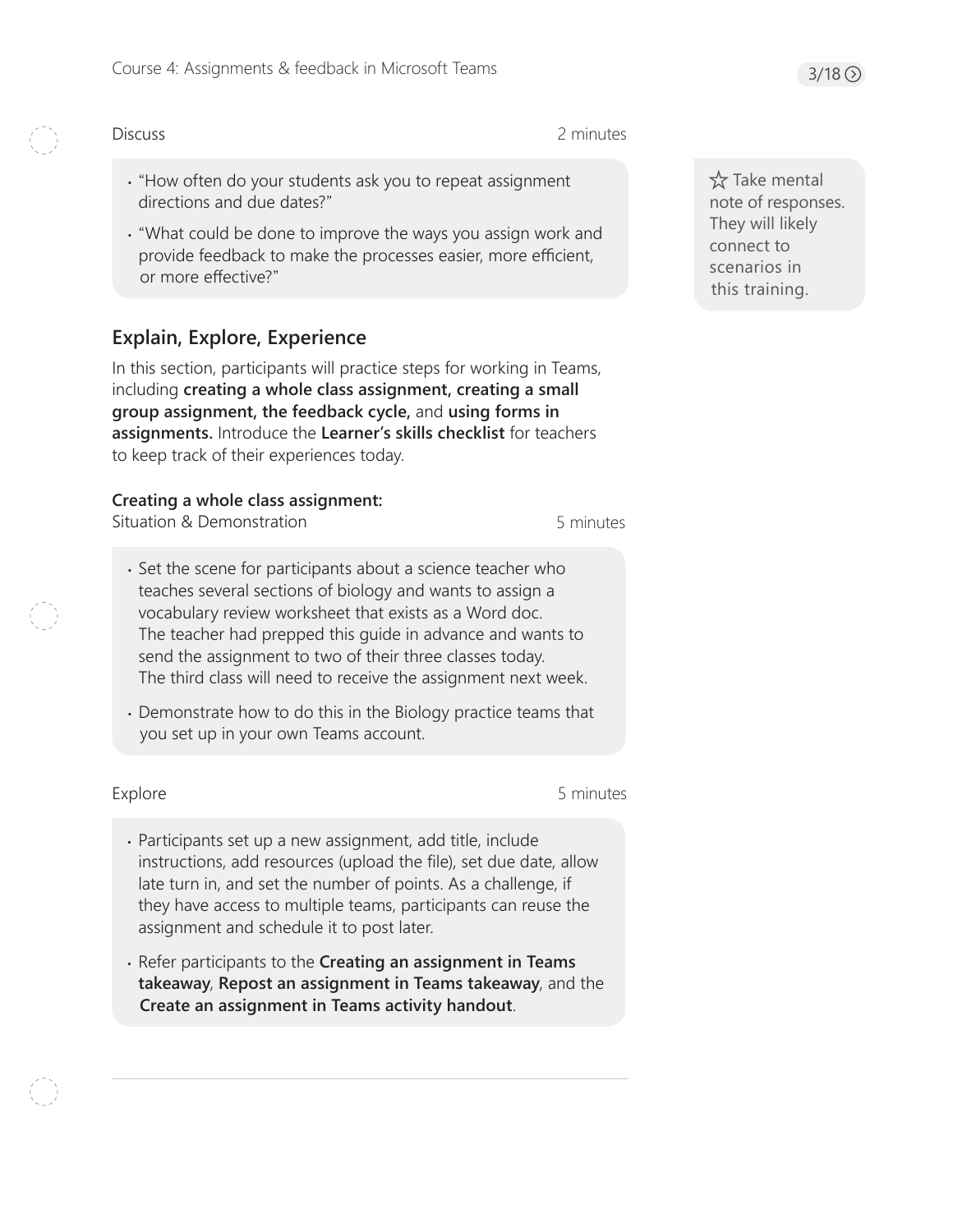### **Creating a small group assignment:**

Situation & Demonstration 6 minutes

- Describe a situation in which the science teacher has a group of 5 students who need an additional challenge in class. The teacher assigns them to choose 5 of the 12 biology vocabulary words from the worksheet that was assigned and use them in a short story. A rubric is needed to grade this assignment.
- Demonstrate how to go through the *create an assignment* sequence again, this time using the instructions field to describe the assignment. Then, find the class and assign to certain students with due date and time; schedule to assign later; and add a rubric. First, review existing rubrics that can be reused, then add your own.

Explore 5 minutes

- Participants set up a small group assignment, add title, type directions for the assignment, assign to certain students, set due date, set up to assign later, and add rubric.
- Refer participants to the **Creating assignments in Teams takeaway**, the **Create a rubric in Teams takeaway**, and the **Create an assignment in Teams activity handout**.

Brain break 2 minutes

D

• Draw yourself as a superhero.

 Yay! Time for a brain break!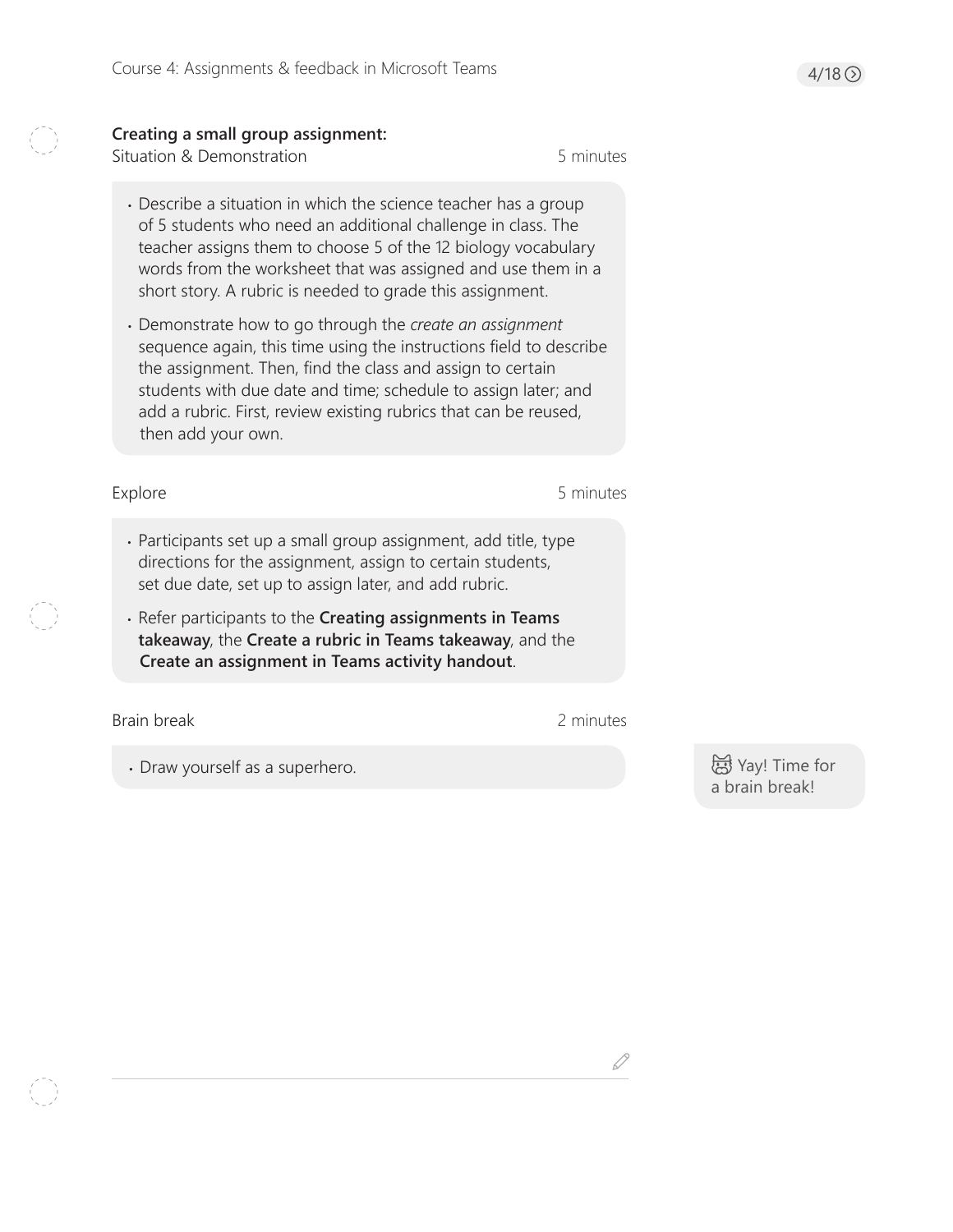#### **Getting to know the feedback cycle: Using the feedback loop in Microsoft Teams:** Set-up, view, discuss 5 minutes

- Explain that the Teams assignments features mirror the assignment flow and feedback cycle participants do every day. Assignments are created, distributed, turned in, reviewed, and possibly revised and reviewed again. Those processes can't be shown authentically today because there is no student work in Teams for participants to review, so you'll go through the features via videos that will show how teachers and students can interact through assignments. Ensure participants that once they dive into reviewing work and giving feedback in assignments in Teams with their own students, they'll do great.
- Refer participants to the **Assignments feedback loop takeaway**.
- Introduce the first video. As you watch this video, keep an eye out for how can you go back and find the assignment to see who has turned it in. This video will show how that process looks in the Teams environment.
- Play video: [Using the feedback loop in Microsoft Teams](https://www.microsoft.com/en-us/videoplayer/embed/RE27PN3)
- Ask:
	- Where do you find your assignments in Teams? *(Answer: Search through the list of assignments in the class General channel or search by assignment name.)*
	- Once you find the assignment, how do you see who has turned it in? *(Select the card and then select the Review button. Students who turned it in will have a time and date stamp listed. You can sort using the Turned in counter.)*

### **Getting to know the feedback cycle: Returning student work in Microsoft Teams;** Set-up, view, discuss

5 minutes

D

- Introduce the second video.
- Prompt participants to notice that there are multiple ways to review and return student work.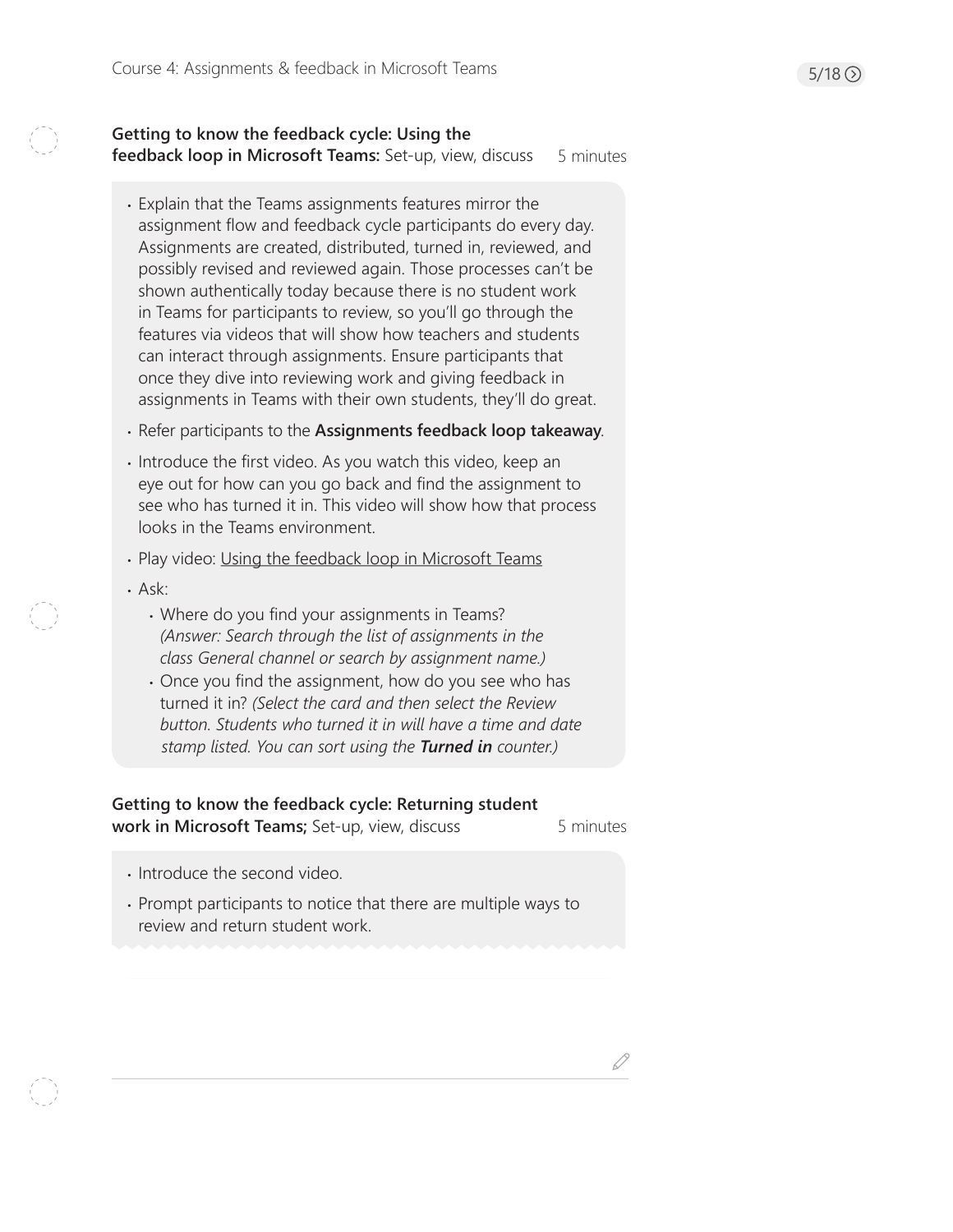The feedback cycle: Reviewing student work *(Continued)*

- Play video: [Returning student work in Microsoft Teams](https://www.microsoft.com/en-us/videoplayer/embed/RE2uKf9)
- Ask:
	- Where are the two places you can leave feedback? *(Answer: In the review pane and also by clicking into the student work.)*
	- Why might there be two options for how to leave feedback? In other words, when would you leave feedback in the review pane and when would you leave it in the student doc view? *(Possible answers: In review pane to nudge a student to turn in their work or to give overall feedback about the assignment beyond notes left in the doc itself. Might leave feedback in the student doc view as you are actually reviewing the assignment.)*
	- When does a student receive their assignment back? *(After the teacher selects Return.)*

# **Getting to know the feedback cycle: Continuing the**

5 minutes **feedback loop in Microsoft Teams**; Set-up, view, discuss

- Introduce the third video.
- Prompt participants to notice what the student view of assignments looks like.
- Play video: [Continuing the feedback loop in Microsoft Teams](https://www.microsoft.com/en-us/videoplayer/embed/RE2uF0g)
- Ask:
	- How does a student revise their work and hand it in again in Teams? *(They receive the feedback with directions to revise. They open their doc and make changes. They select Turn in again.)*
	- How does a teacher know when the student has submitted a revision? *(In the review pane, the timestamp has been updated.)*

D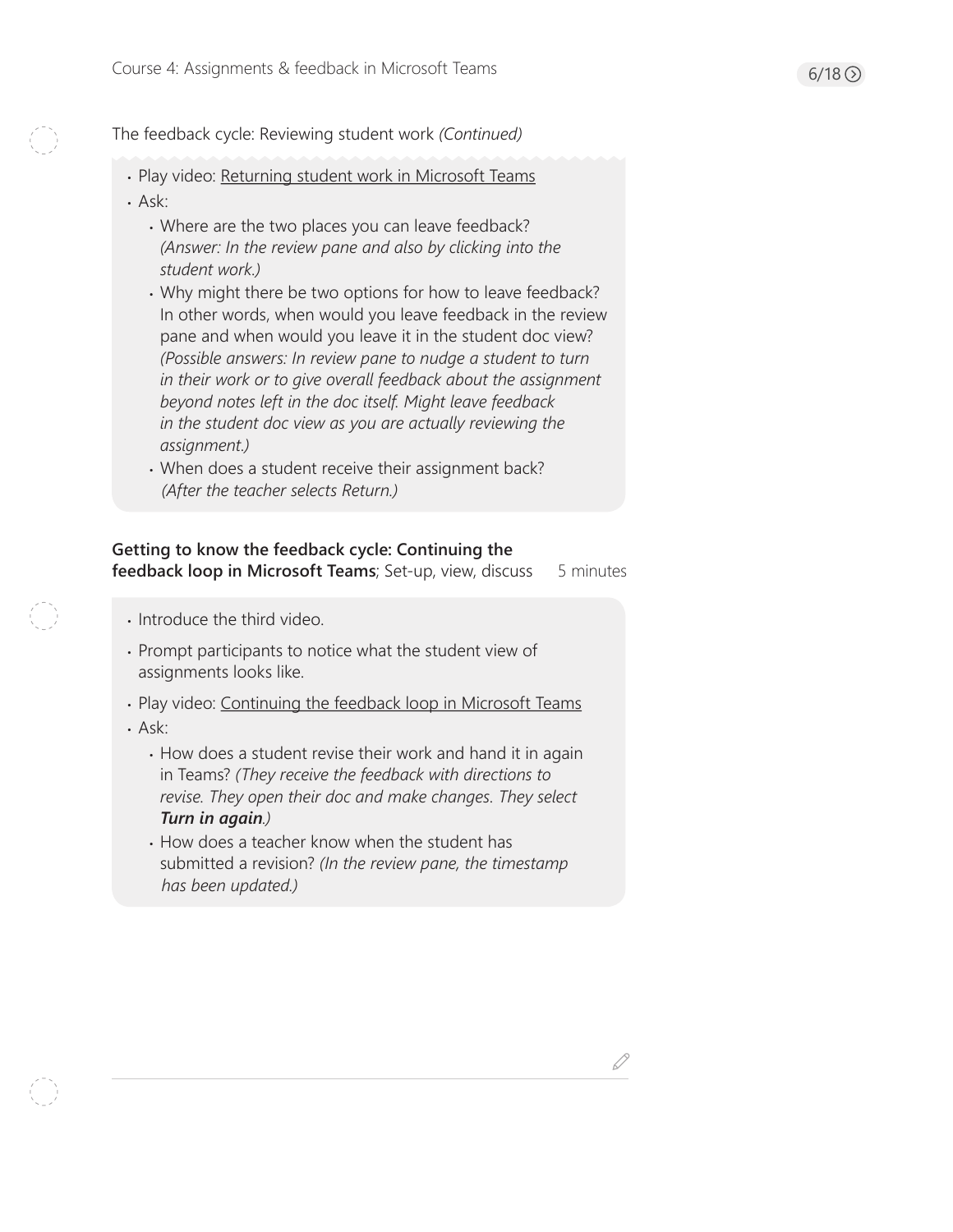## **Making the most of Forms as assignments:**

Situation & Demonstration 6 and 5 minutes

- Describe a situation in which the teacher creates a quiz in Forms as an assignment.
- Demonstrate how to create a two-question quiz in Forms as an assignment.

#### Explore 5 minutes

- Participants set up a short quiz in Forms as an assignment. Create the quiz in Forms and assign.
- Refer participants to the **Use Forms as assignments in Teams takeaway** and the **Create an assignment in Teams activity handout**.

# **Elaborate**

Review essential question

• Prompt: "Think about an upcoming assignment you can create and distribute to your students in Teams in the next week."

Plan

10 minutes

2 minutes

- Look through all of the takeaways and think about your own experiences with assignments in Teams today.
- Create a quiz, form, or handout to distribute and review in Teams.

# **Evaluate**

5 minutes

D

- Prompt participants to provide feedback using the QR code or the link provided at the end of the slide deck.
- *Note: Edit the closing slide as needed.*

**词**Time to witness the teacher magic!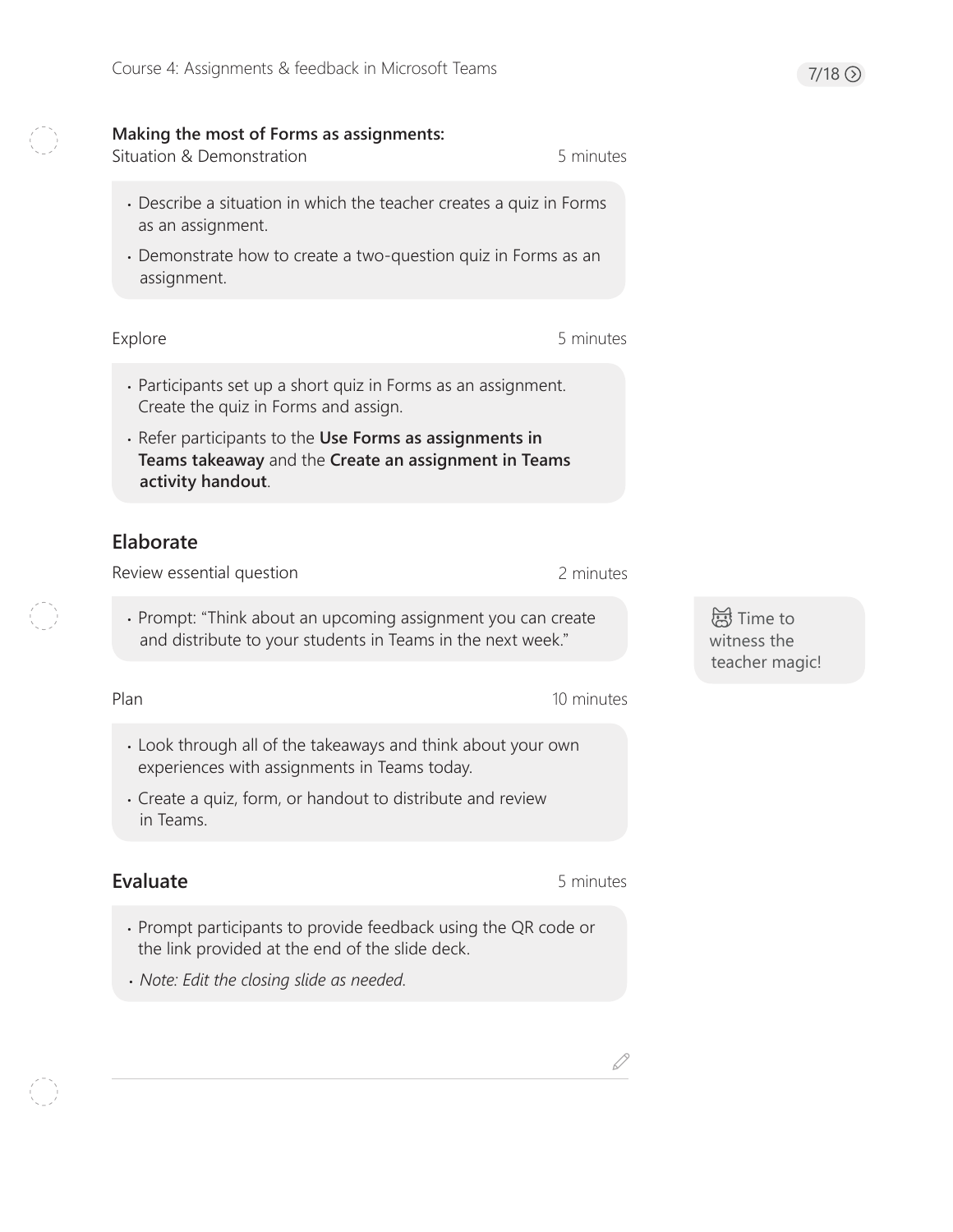# ■ Supplies

#### **Presenter**

- WiFi access
- Laptop or mobile device with access to Microsoft Office 365 and login credentials
- Power cord for laptop or mobile device
- Projection capability
- Speaker for external audio
- Dongle to connect to projector
- Printed copies of **takeaways and handouts**
- Vocabulary assignment "document"
- Create 3 Biology teams for demonstration
- Use demo notes in Appendix
- Arrange with your IT administrator to add 3 mock student accounts if your school/district does not prepopulate Teams *(can be same accounts from previous Teams trainings)*.

### **Participant**

- Laptop
- Office 365 login credentials

#### **Suggested classroom device access**

To implement the above activities, we suggest access to a **Windows 10** computer with:

- Processor: 1 gigahertz (GHz) or faster
- RAM: 1 gigabyte (GB) (32-bit) or 2 GB (64-bit)
- 16 GB of free hard disk space
- Graphics card: Microsoft DirectX 9 graphics device with WDDM driver
- A Microsoft account and internet access

#### **Software requirements:**

- Computer: Windows 10; Office 2013 or later; .Net Framework 4.5.0 or later
- Mobile: iOS 10.0 or later; Android 4.3 or later
- Account: O365 for EDU account

**母 Don't forget** to bring a dongle along with your amazing skill.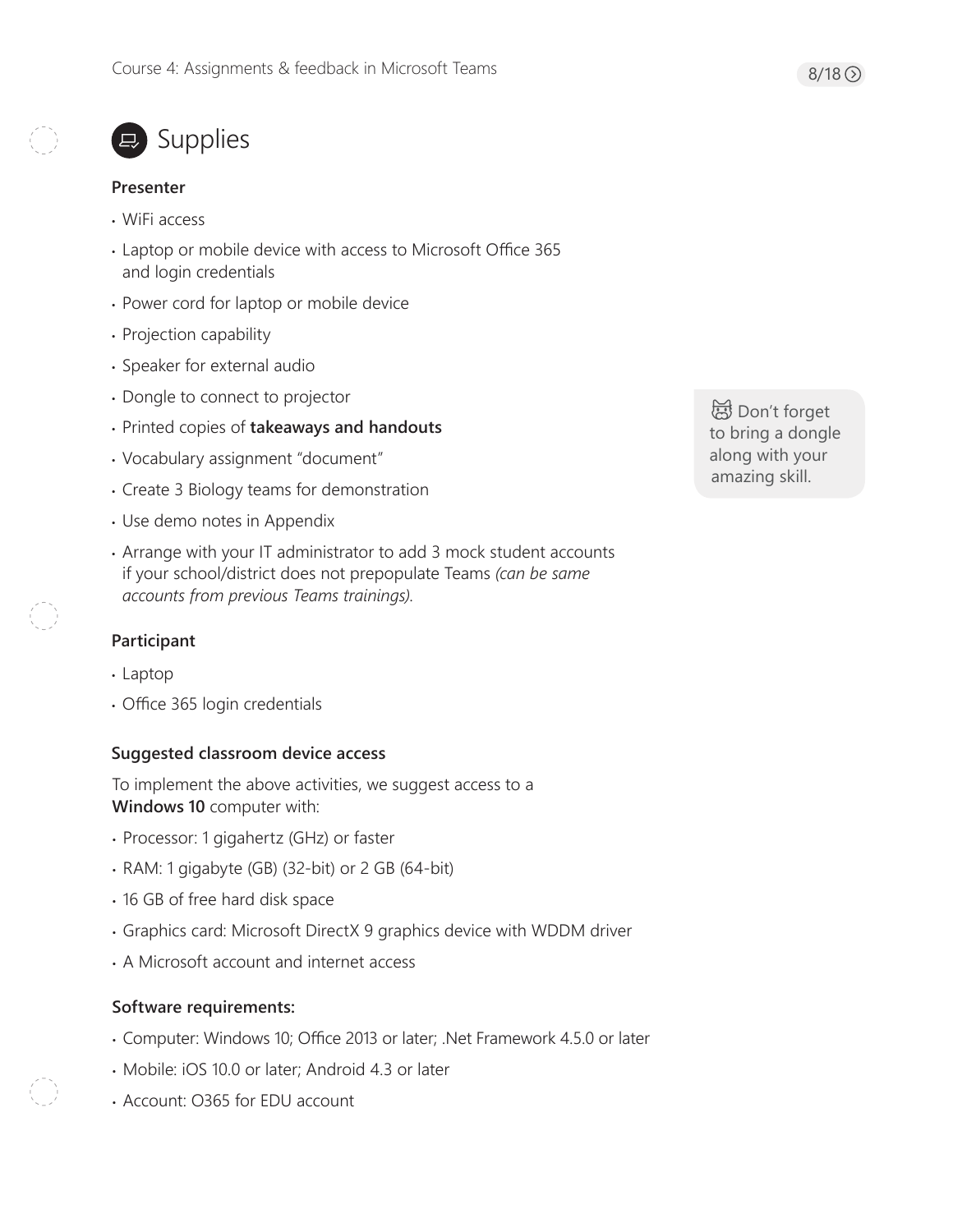# **E** Appendix: Demonstration notes

This is a series of scripts you can read while you're covering the **Demonstration** sections of the Presentation plan. They're intended purely as a guide. If you're already an expert in Teams—and you wouldn't use our tongue-in-cheek voice—feel free to teach these demonstrations however you like while you're covering the noted topics. You'll also find these notes in the "Say this/Do this" section of the notes in the **Presenter's slide deck**.

## **OPTIONAL review of Microsoft Teams**

- "There are three main spaces to know when working in Teams."
- "We will start with the Me Space."
- "The Me Space is where you will keep track of your own apps and files."
- "This space includes two areas."
- "The first is the app bar."
- "Think of this like the control center for all of your work in Teams"
- "This includes your notifications. Chats. Teams. Meetings. Personal files. All the assignments you create for class. Plus any apps you add."
- "When you select an app, that changes what you see in the Left Rail, which we'll talk about more in a moment. For instance, clicking on the activity bell shows you your notifications."
- "Notifications let you know when someone has communicated with you, either through an @mention, chat, conversation, or comment like."

*(Continued on the following page)* 

**☆ Use this** optional script to support your demonstrations.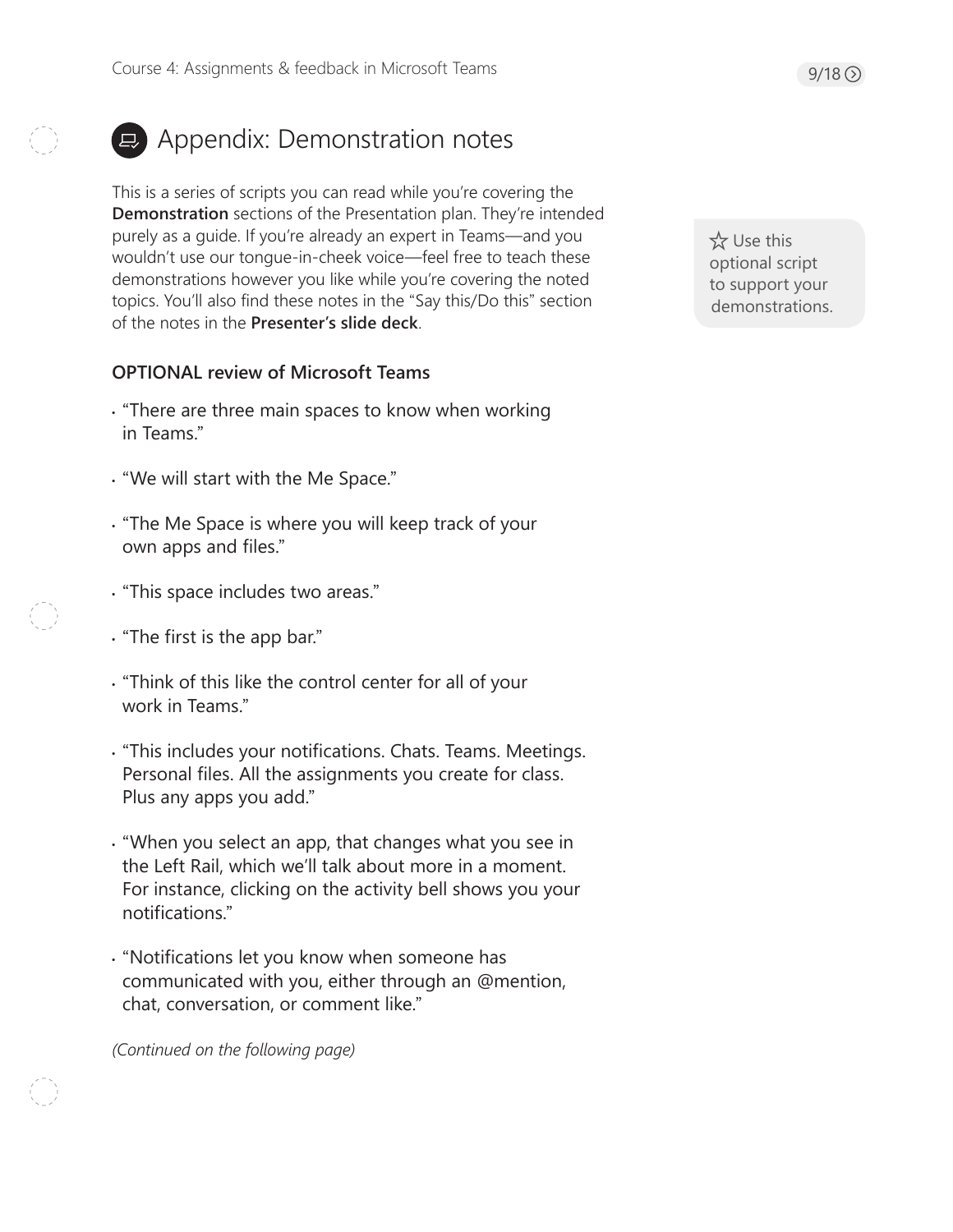# **OPTIONAL review of Microsoft Teams** *(continued)*

- "Chats are where you can communicate privately with colleagues or students."
- "Selecting Teams lets you navigate between your teams and channels."
- "Meetings is where you can schedule and see what you have on your calendar."
- "Files is where you can see all of the files you have access to across all teams."
- "Assignments is where you can see the assignments you've created, check in on who has turned in what, and return feedback and grades."
- "This is the left rail. This reflects what you've selected on the app bar."
- "The next space in Teams to get to know is the We Space."
- "The We Space has two areas: the Class Nav and Tabs."
- "This is your class nav."
- "You can think of it like a signpost that shows you where you are."
- "All students share this class nav with you."
- "Underneath the class nav you'll find all your tabs for the channel."
- "This is where you'll find everything related to the class, including conversations for group discussions, any files added, a Class Notebook (should you choose to set one up), and your assignments."
- "You can add any extra apps or documents you'd like, such as a syllabus."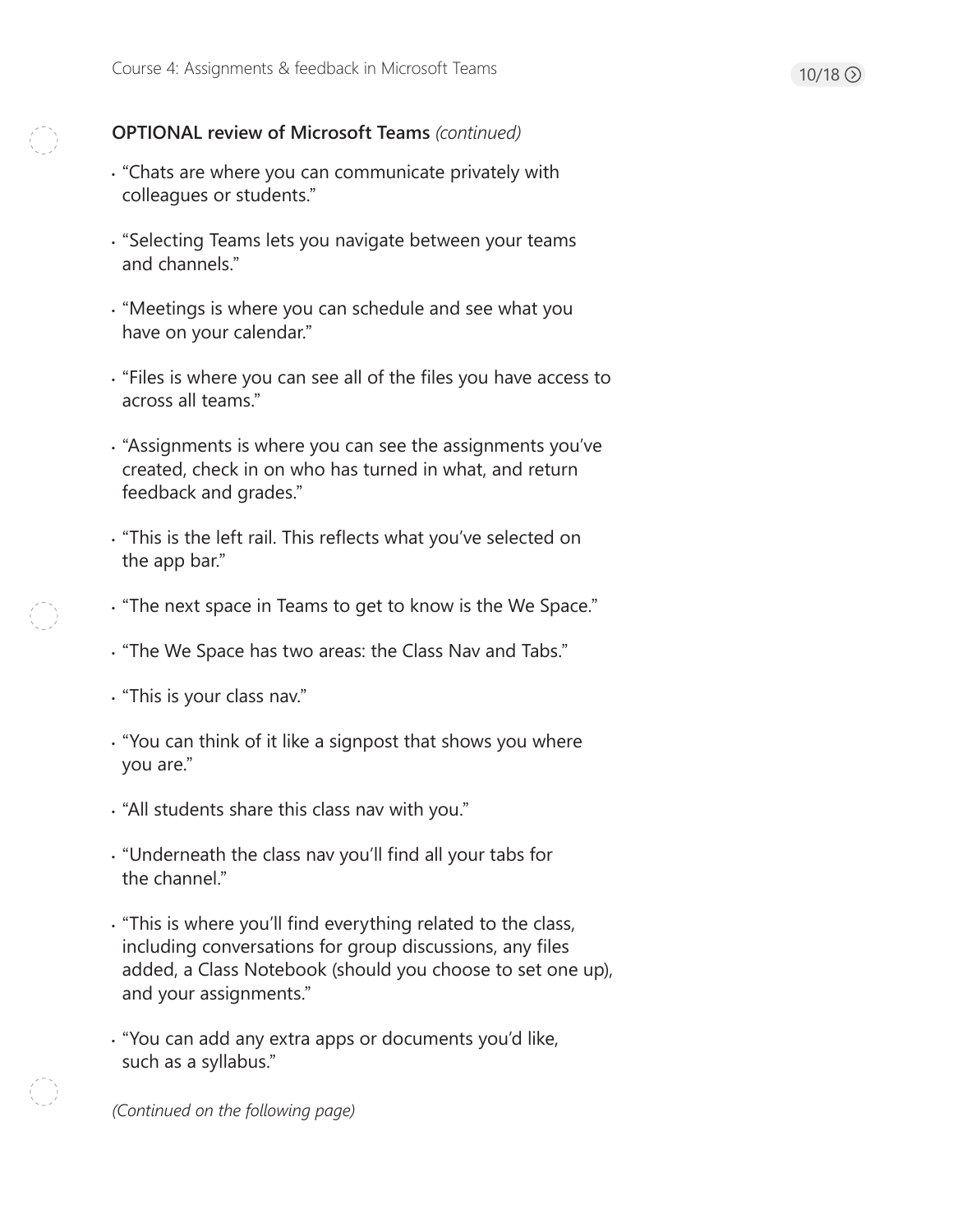# 11/18  $\odot$

# **OPTIONAL review of Microsoft Teams** *(continued)*

- "Click the plus sign to add a new tab."
- "This is the canvas. This is where you work alone in the Me Space, and where you work together in the We Space."
- "This is the Command box. You can use it to search Teams for anything, such as a file, conversation, or assignment."
- "That was a ton of information. Again, you'll get a better sense of what these things are as you actually use the tool. Rest easy, there are no pop quizzes."

# **Creating a whole class assignment**

- "First, I'll go into my personal Teams account."
- "Now I'm loading up the class team I want to work in 7C Biology."
- "This next part is important."
- "I'm going to make sure that I'm clicked into the General channel."
- "If I'm clicked into any of the other channels, I won't see the Assignments tab that I'm looking for."
- "Okay, so I'm here in General."
- "Right here is the Assignments tab, mixed in with all the other tabs I have."
- "When you're looking in your own account, the names and number of tabs might look a little different depending on what you've decided to add there, but that's okay."
- "I'll start by clicking Create, then +Add new."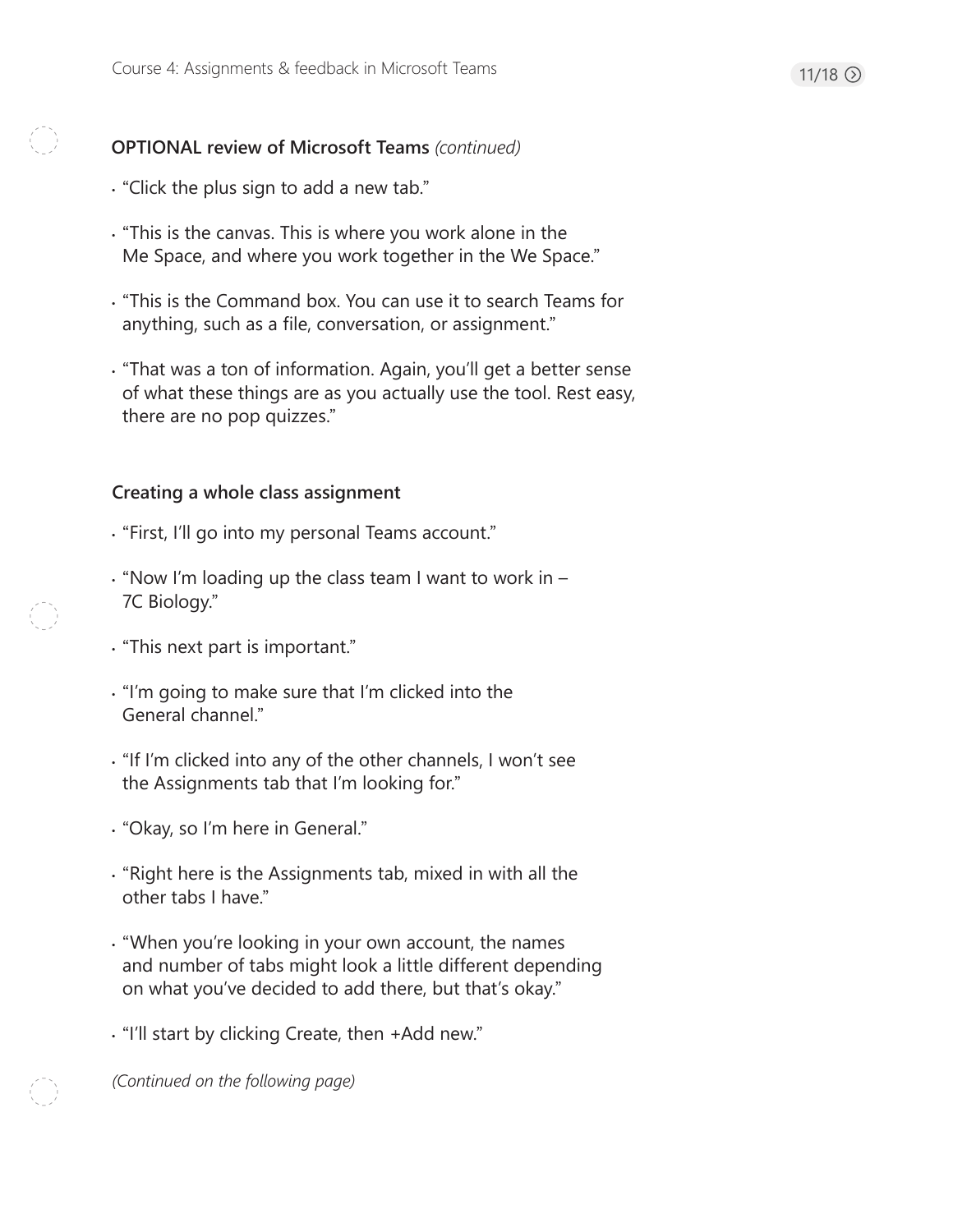# **Creating a whole class assignment** *(continued)*

- "Now I'm going to fill out the assignment details."
- "As you can see, 7C Biology is already selected as the class, since that's where I chose to work."
- "That's a nice start, but remember, I want to send this to two of my 7th grade bio sections."
- "To do that, all I have do is click on this dropdown menu and select the classes I want to add."
- "If I had a whole bunch of classes listed and wanted to find what I wanted more quickly, I'd just type in the name of the class I wanted to find in the search bar here, and it would pop up."
- "Here is where I can check to see the students this assignment is going out to."
- "If I was only assigning to one class, I could select individual students to send this to, but since I'm sending it to multiple classes, I have to keep it set to All students."
- "We'll play around with assigning to individual students and small groups in the next section."
- "Under title, I'm going to name my assignment Vocabulary Review."
- "And right here I'll enter some instructions."
- "Now I'll use the Add resources button to upload my worksheet."
- "There are a lot of options for doing this."
- "If I had the worksheet stored in my OneDrive, or if I had created it in Class Notebook or Forms, I'd select one of those options and find my worksheet there."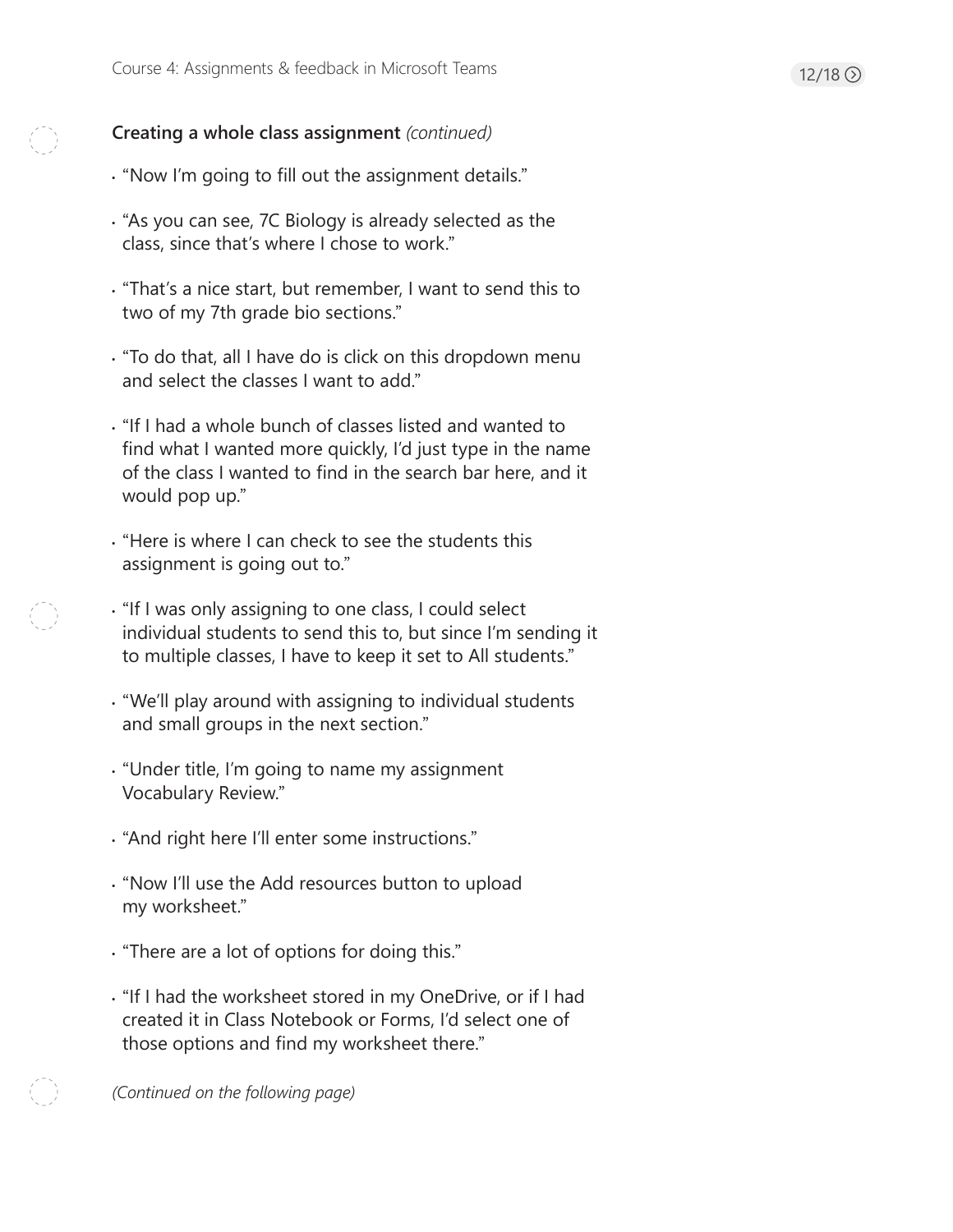# **Creating a whole class assignment** *(continued)*

- "I could also add in a sharing link to a worksheet."
- "But I have the worksheet on my device, so I'll choose the option next to the paperclip: Upload from my device."
- "Finding and attaching my file is just like attaching a file to an email."
- "I browse my device, choose Vocabulary Review, and select open."
- "Now it's right here, uploaded to my assignment."
- "Over here, I'll choose my desired due date and time."
- "Here is where I can opt to let students turn in work late."
- "To do this, I just select this button so it changes to 'Yes.'"
- "Since this is a review and I want to make sure the students really succeed, I'll allow for this."
- "This is where I'll assign a points value for the assignment."
- "It defaults to 100, but I can change this to any scale I'd like to go by."
- "Last, if I wanted to, I could choose or create a grading rubric, but we'll explore that a little later."
- "Okay, I think I've got everything."
- "Now I'll hit Assign."
- "Hooray! The vocabulary review assignment has now gone out to my two classes."
- "Now, how about that final section that's taking the quiz next week?"
- "To get the vocabulary review out to them, I'll start in the same way."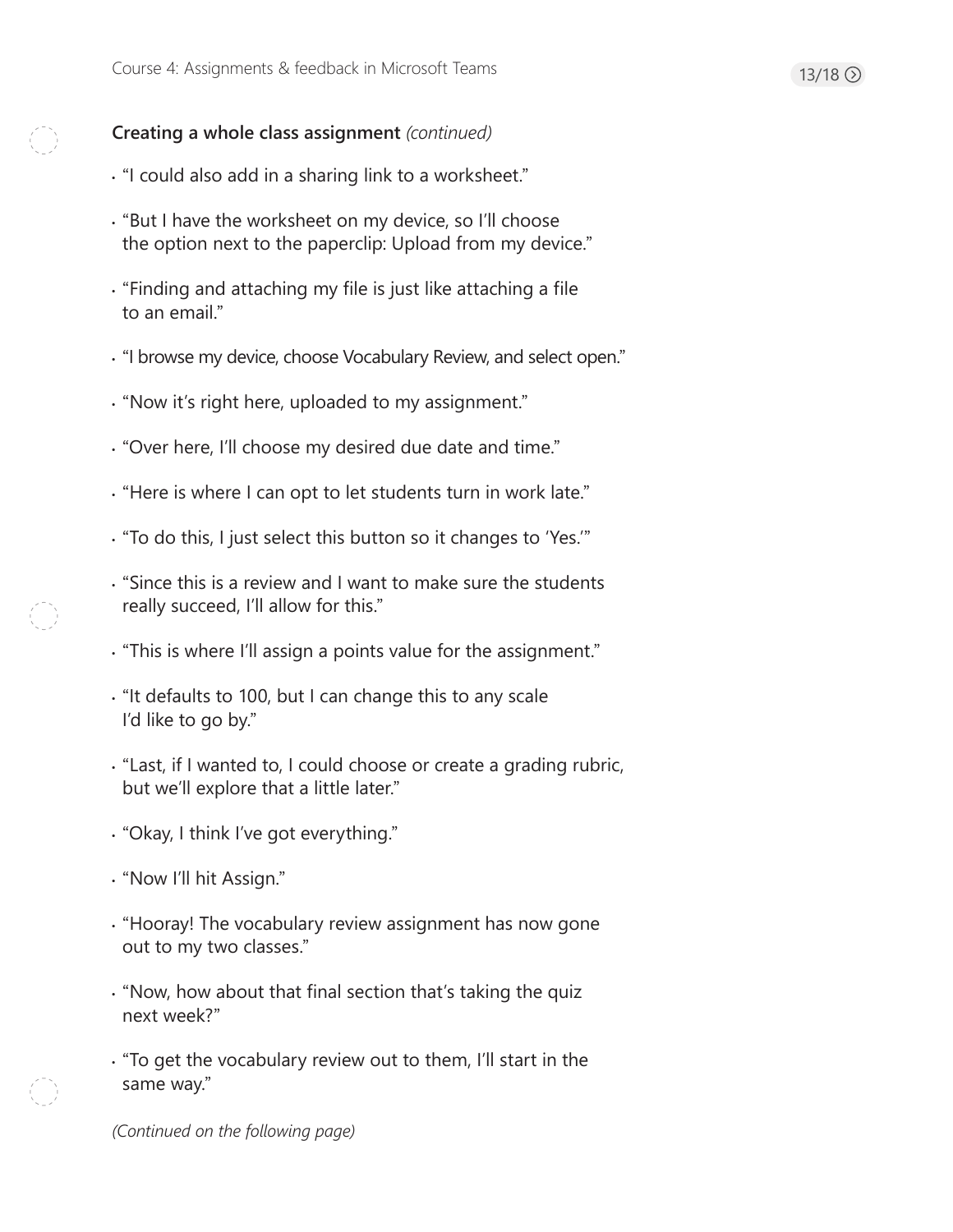# **Creating a whole class assignment** *(continued)*

- "I'll click into the General channel of the third biology class and I'll again select the Assignments tab."
- "Remember this Create button?"
- "When I click the carrot next to it, a dropdown menu appears with the option From existing and a little recycle sign."
- "I click that, then choose one of the two previous biology classes I posted my vocabulary review assignment to."
- "Then I'll find the vocabulary review itself and select it."
- "Voila! Now we're back to the assignment pane we're now familiar with."
- "All I have to do is review the details to make sure they're still what I want for this particular class."
- "If not, I'll just change them here."
- "I'll update the due date, and one other thing—since they'll be taking the quiz a week after my other sections, I don't want them to get the assignment just yet."
- "But I still want to get it loaded up while it's on my mind."
- "The solution is right here in this feature we skipped over earlier called Schedule to assign later."
- "When I select yes, a calendar for dates and times appear."
- "I select the ones I want, finish reviewing these other details, and then hit schedule."
- "I extra love reusing and scheduling because I just have to do this work once, no photocopying or foldering or calendaring involved."
- "I just set it and forget it…until I'm inundated with vocabulary to review."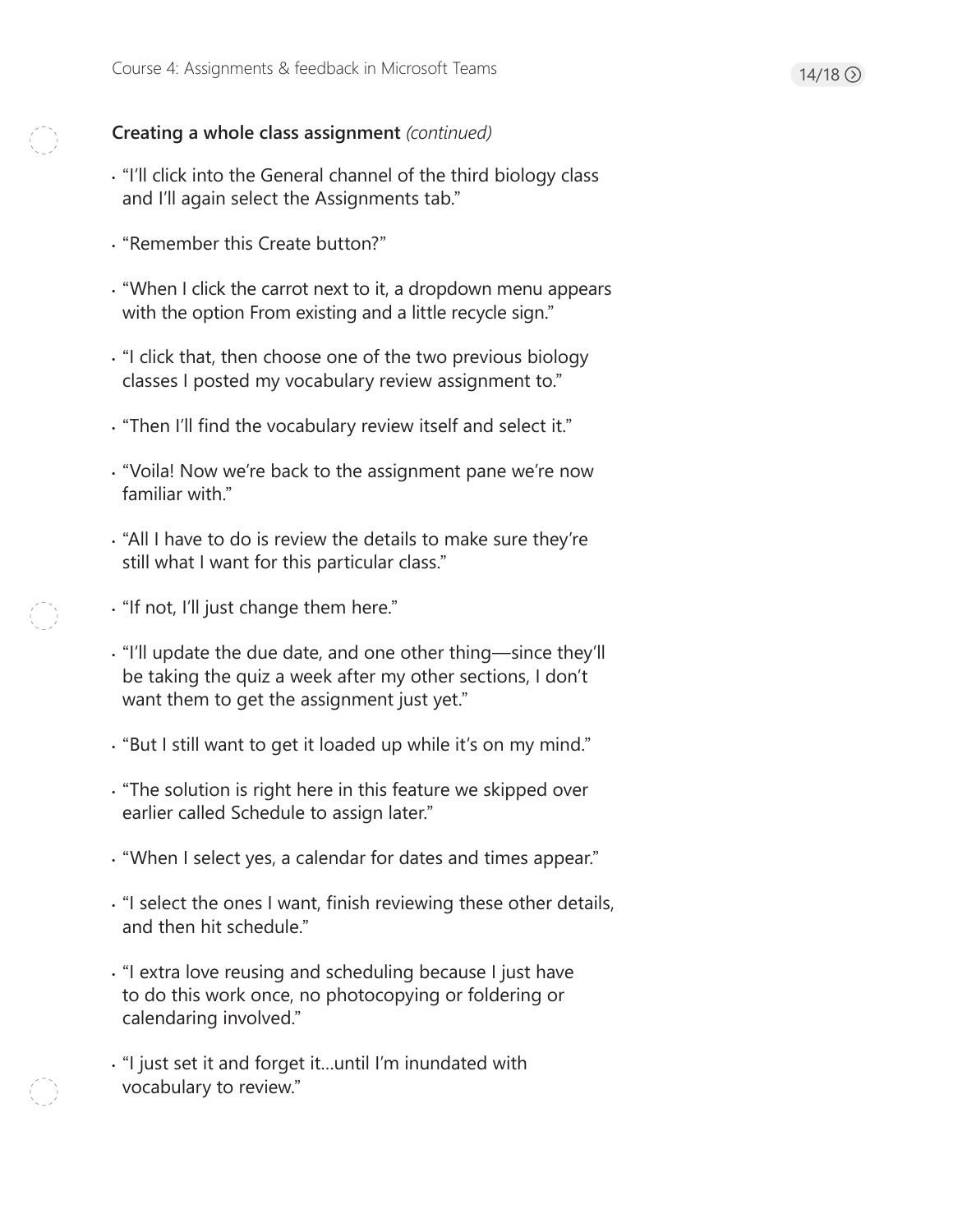# $15/18$   $\odot$

# **Creating a small group assignment**

- "Alright, back into our 7C Biology team we go."
- "Remember, the first thing I do is check to make sure I'm in the General channel."
- "I click into the Assignments tab, then Create."
- "This should look familiar: We're back in the Assignments creation pane, where we just spent a lot of time creating a whole class assignment."
- "Except this time, I'll make sure that I only have one class selected."
- "This allows me to select individual students to send this assignment to in the next dropdown menu, rather than sending it out to All students."
- "I'll do that now, selecting my 5 challenge students."
- "Now I'm back to some of the tasks we already practiced."
- "I'm entering a title, and then some brief instructions."
- "They already have the review worksheet, so there aren't any resources for me to upload this time."
- "I'm setting my due date and time, and then scheduling this to assign later."
- "I'm allowing for late turn-in again, and selecting the number of extra credit points they can get."
- "This time, unlike last time, I do actually want to give the students a rubric."
- "I'll click +Rubric right here."
- "If I already had ready-made rubrics uploaded, they'd pop up below the search bar, or I could search for them."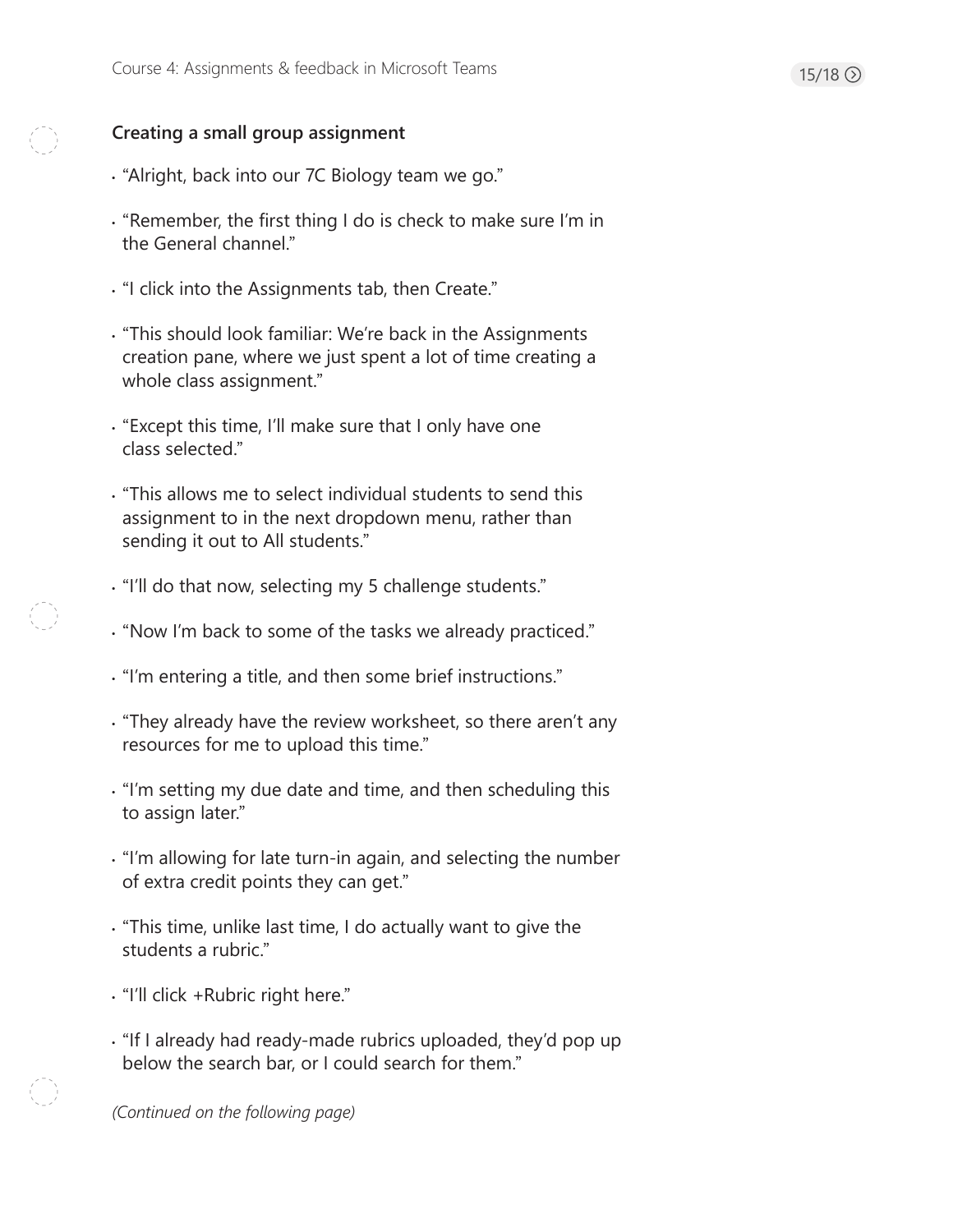**Creating a small group assignment** *(continued)* 

- "I want to create a new one, so I'll click +New rubric."
- Note: Copy and paste the following information in from the demo rubric you have open in Word.
- **Title:** Vocab Quiz Extension Activity

**Description:** Challenge: Write a short story using 5 of the 12 vocabulary words from the unit review worksheet.

|                                    | <b>Excellent</b>                                                                                                                                                                                              | Good                                                                        | Fair                                                                                                          | <b>Needs</b><br>Improvement                                      |
|------------------------------------|---------------------------------------------------------------------------------------------------------------------------------------------------------------------------------------------------------------|-----------------------------------------------------------------------------|---------------------------------------------------------------------------------------------------------------|------------------------------------------------------------------|
| Use of<br>vocabulary<br>in context | All words were<br>used correctly,<br>plus additional<br>vocabulary words<br>were included<br>or the context<br>around the words<br>demonstrated<br>advanced<br>understanding<br>of the words<br>and meanings. | All words were<br>used correctly<br>in the context of<br>the story created. | Some words<br>were used<br>incorrectly or<br>were used in a<br>way that did<br>not convey<br>correct meaning. | Words were<br>not used or all<br>words were<br>used incorrectly. |

- "I'll type in a title and then a brief description of what this is."
- "Teams gives me the choice to make this a points-based rubric."
- "If I opt not to assign points, then the criteria below will stay as is, with ratings as Excellent, Good, Fair, and Poor."
- "When I click this button so that it says 'yes' to points, I see numbers now next to each rating, with Excellent becoming a 4 and Poor becoming a 1."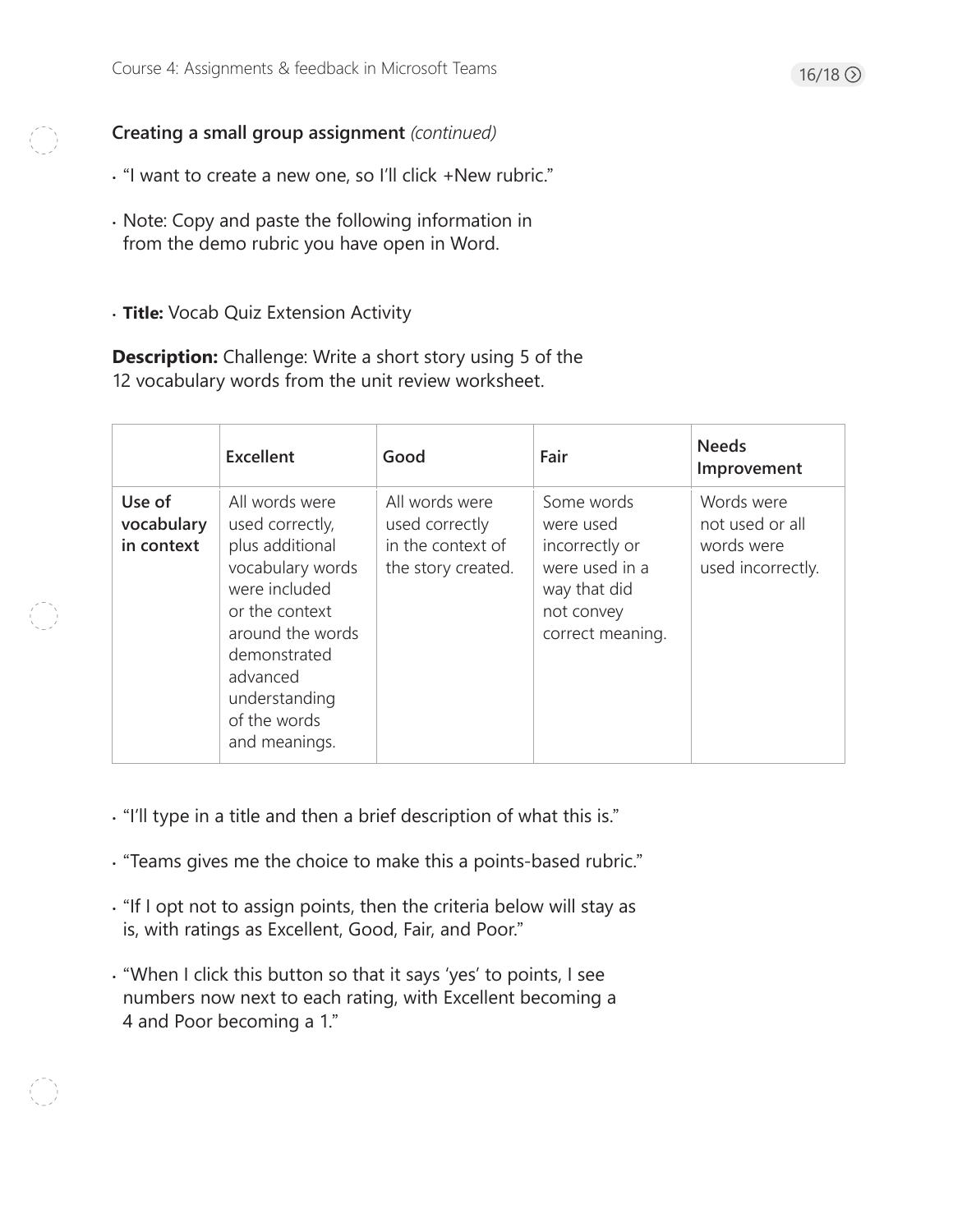# **Using Forms in assignments**

- "I'll start by going back into the Assignments tab of the General channel of my Biology class so I can create a quiz."
- "I'll select Create and then 'New quiz'"
- "Then, I'll see a popup screen that lets me navigate through existing quizzes in Forms or create a new one."
- "This takes me into Forms, where I can now put my quiz together."
- "I'll start by entering a title and a description."
- "To add my first question I'll click + Add a question."
- "I have a few different options for my question types. But for now I'll just go with multiple choice."
- "Now I can enter my first question: **'What is a cell wall?'"**
- "Then I'll write in possible answers: **A) The outer layer of a cell B) The center of a cell.**"
- "Now I'll select the checkmark next to A to let Forms know this is the right answer."
- "This whole question is required, so I'll toggle this switch on, too."
- "Now I'll do the same thing for my second question: **'The nucleus is…"**
- "I'll enter my answers: **A) Only found in plant cells, B) The control center of the cell.**"
- "I'll check B this time, as that's the right answer."